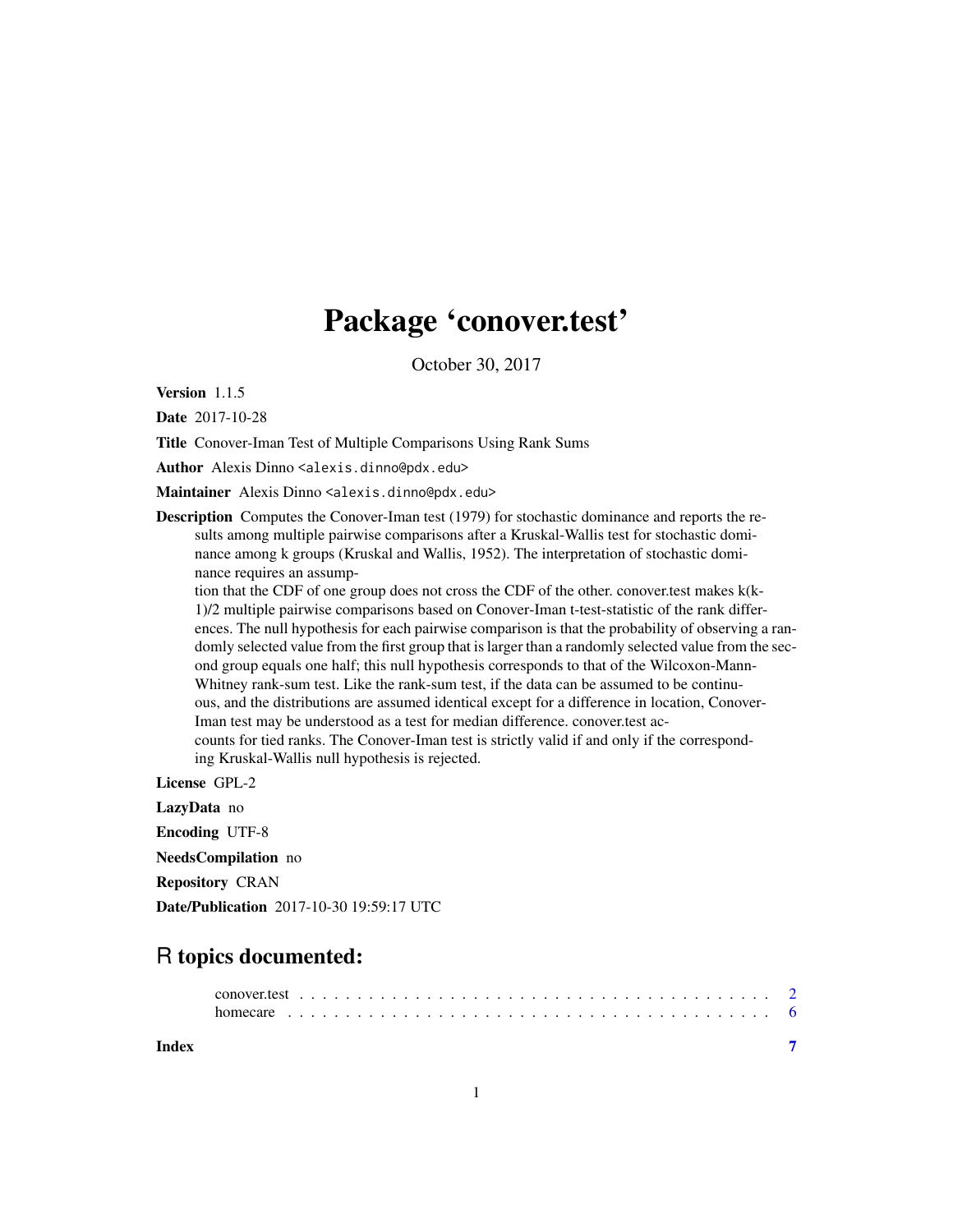<span id="page-1-0"></span>

#### Description

Performs the Conover-Iman test of multiple comparisons using rank sums

#### Usage

```
conover.test (x, g=NA, method=p.adjustment.methods, kw=TRUE, label=TRUE,
     wrap=FALSE, table=TRUE, list=FALSE, rmc=FALSE, alpha=0.05, altp=FALSE)
```
p.adjustment.methods

```
# c("none", "bonferroni", "sidak", "holm", "hs", "hochberg", "bh", "by")
```
#### Arguments

| x      | a numeric vector, or a list of numeric vectors. Missing values are ignored. If the<br>former, then groups <i>must</i> be specified using g.                                                                                                                                                                                                                                                                   |
|--------|---------------------------------------------------------------------------------------------------------------------------------------------------------------------------------------------------------------------------------------------------------------------------------------------------------------------------------------------------------------------------------------------------------------|
| g      | a factor variable, numeric vector, or character vector indicating group. Missing<br>values are ignored.                                                                                                                                                                                                                                                                                                       |
| method | adjusts the $p$ -value for multiple comparisons using the Bonferroni, Šidák, Holm,<br>Holm-Šidák, Hochberg, Benjamini-Hochberg, or Benjamini-Yekutieli adjust-<br>ment (see Details). The default is no adjustment for multiple comparisons.                                                                                                                                                                  |
| kw     | if 'TRUE' then the results of the Kruskal-Wallis test are reported.                                                                                                                                                                                                                                                                                                                                           |
| label  | if 'TRUE' then the factor labels are used in the output table.                                                                                                                                                                                                                                                                                                                                                |
| wrap   | does not break up tables to maintain nicely formatted output. If 'FALSE' then<br>output of large tables is broken up across multiple pages.                                                                                                                                                                                                                                                                   |
| table  | outputs results of the Conover-Iman test in a table format, as qualified by the<br>label and wrap options.                                                                                                                                                                                                                                                                                                    |
| list   | outputs results of the Conover-Iman test in a list format.                                                                                                                                                                                                                                                                                                                                                    |
| rmc    | if 'TRUE' then the reported test statistics and table are based on row minus col-<br>umn, rather than the default column minus row (i.e. the signs of the test statistic<br>are flipped).                                                                                                                                                                                                                     |
| alpha  | the nominal level of significance used in the step-up/step-down multiple com-<br>parisons procedures (Holm, Holm-Šidák, Hochberg, Benjamini-Hochberg, and<br>Benjamini-Yekutieli).                                                                                                                                                                                                                            |
| altp   | if 'TRUE' then express $p$ -values in alternative format. The default is to express<br><i>p</i> -value = $P(T \ge  t )$ , and reject Ho if $p \le \alpha/2$ . When the altp option is used,<br>p-values are instead expressed as p-value = $P( T  \ge  t )$ , and reject Ho if $p \le$<br>$\alpha$ . These two expressions give identical test results. Use of altp is therefore<br>merely a semantic choice. |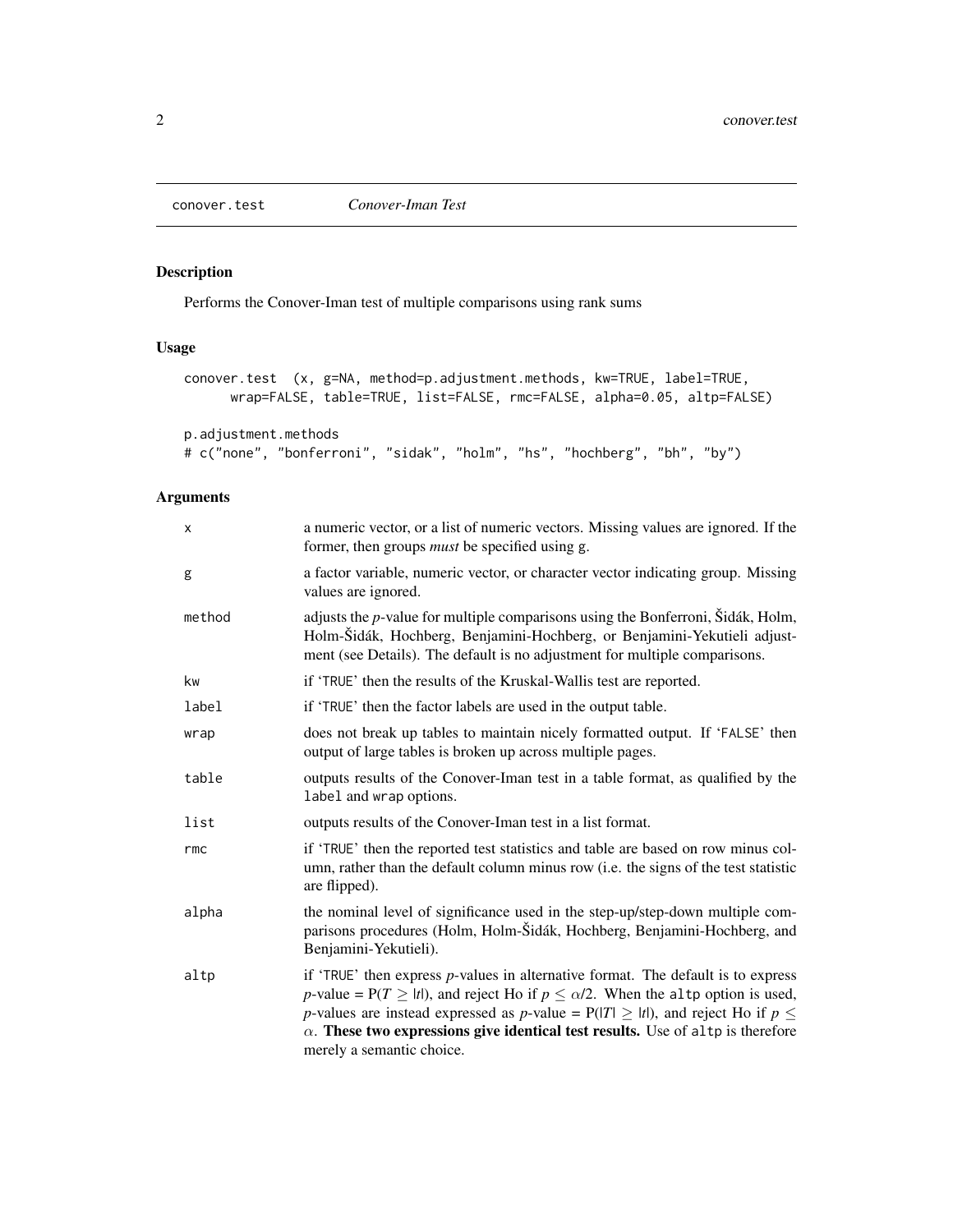#### conover.test 3

#### Details

conover.test computes the Conover-Iman test (Conover and Iman, 1979; Conover, 1999) for stochastic dominance and reports the results among multiple pairwise comparisons after a Kruskal-Wallis test for stochastic dominance among *k* groups (Kruskal and Wallis, 1952). Pairwise comparison using the Conover-Iman test is valid if and only if the corresponding Kruskal-Wallis null hypothesis is rejected, but is strictly more powerful than Dunn's (1964) *post hoc* multiple comparisons test. The interpretation of stochastic dominance requires an assumption that the CDF of one group does not cross the CDF of the other. conover. test makes  $m = k(k-1)/2$  multiple pairwise comparisons based on the Conover-Iman *t*-test-statistic for the rank-sum differences. The null hypothesis for each pairwise comparison is that the probability of observing a randomly selected value from the first group that is larger than a randomly selected value from the second group equals one half; this null hypothesis corresponds to that of the Wilcoxon-Mann-Whitney rank-sum test. Like the rank-sum test, if the data can be assumed to be continuous, and the distributions are assumed identical except for a difference in location, the Conover-Iman test may be understood as a test for median difference. conover.test accounts for tied ranks.

conover. test outputs both *z*-test-statistics for each pairwise comparison and the *p*-value =  $P(T >$ |*t*|) for each. Reject Ho based on  $p \le \alpha/2$  (and in combination with *p*-value ordering for stepwise method options). If you prefer to work with *p*-values expressed as *p*-value =  $P(|T| \ge |t|)$  use the altp=TRUE option, and reject Ho based on  $p \leq \alpha$  (and in combination with *p*-value ordering for stepwise method options). These are exactly equivalent rejection decisions.

Several options are available to adjust *p*-values for multiple comparisons, including methods to control the family-wise error rate (FWER) and methods to control the false discovery rate (FDR):

- 'none' no adjustment is made. Those comparisons rejected without adjustment at the  $\alpha$ level (two-sided test) are starred in the output table, and starred in the list when using the list=TRUE option.
- 'bonferroni' the FWER is controlled using Dunn's (1961) Bonferroni adjustment, and adjusted  $p$ -values = max $(1, pm)$ . Those comparisons rejected with the Bonferroni adjustment at the  $\alpha$  level (two-sided test) are starred in the output table, and starred in the list when using the list=TRUE option.
	- 'sidak' the FWER is controlled using Šidák's (1967) adjustment, and adjusted *p*-values = max(1, 1 - (1 - *p*) $\land$ *m*). Those comparisons rejected with the Šidák adjustment at the  $\alpha$  level (two-sided test) are starred in the output table, and starred in the list when using the list=TRUE option.
	- 'holm' the FWER controlled using Holm's (1979) progressive step-up procedure to relax control on subsequent tests. *p* values are ordered from smallest to largest, and adjusted *p*-values = max $[1, p(m+1-i)]$ , where *i* indexes the ordering. All tests after and including the first test to not be rejected are also not rejected.
		- 'hs' the FWER is controlled using the Holm-Šidák adjustment (Holm, 1979): another progressive step-up procedure but assuming dependence between tests. *p* values are ordered from smallest to largest, and adjusted  $p$ -values = max[1, 1 - (1 -  $p$ ) $\land$ ( $m+1-i$ )], where *i* indexes the ordering. All tests after and including the first test to not be rejected are also not rejected.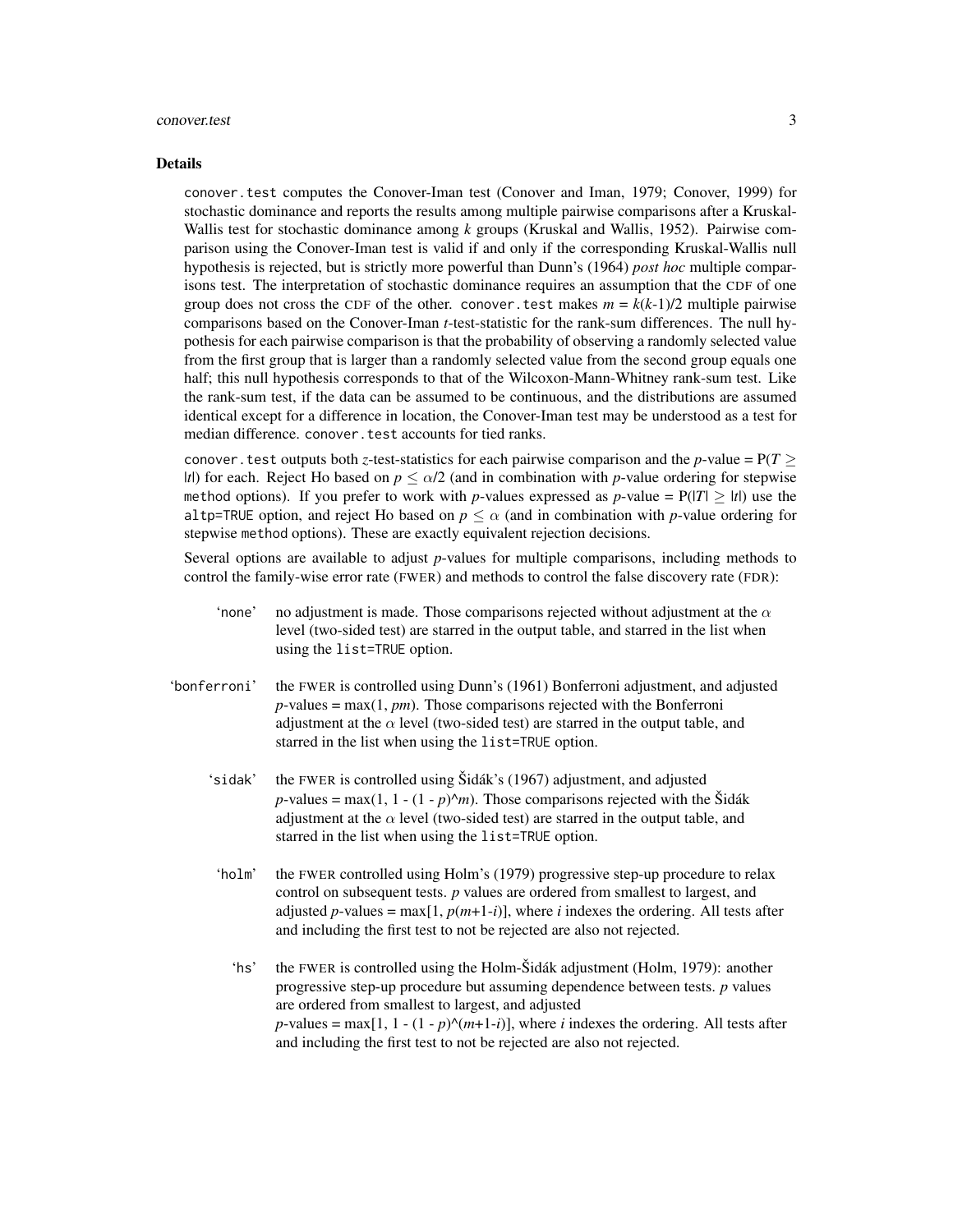- 'hochberg' the FWER is controlled using Hochberg's (1988) progressive step-down procedure to increase control on successive tests. *p* values are ordered from largest– smallest, and adjusted  $p$ -values = max $[1, p * i]$ , where *i* indexes the ordering. All tests after and including the first to be rejected are also rejected.
	- 'bh' the FDR is controlled using the Benjamini-Hochberg adjustment (1995), a stepdown procedure appropriate to independent tests or tests that are positively dependent. *p*-values are ordered from largest to smallest, and adjusted  $p$ -values = max[1,  $pm/(m+1-i)$ ], where *i* indexes the ordering. All tests after and including the first to be rejected are also rejected.
	- 'by' the FDR is controlled using the Benjamini-Yekutieli adjustment (2011), a stepdown procedure appropriate to depenent tests. *p*-values are ordered from largest to smallest, and adjusted  $p$ -values = max[1,  $pmC/(m+1-i)$ ], where *i* indexes the ordering, and the constant  $C = 1 + 1/2 + \ldots + 1/m$ . All tests after and including the first to be rejected are also rejected.

Because the sequential step-up/step-down tests rejection decisions depend on both the *p*-values and their ordering, rejection decisions cannot be made solely by comparing adjusted *p*-values to  $\alpha$ . Those tests correctly rejected using 'holm', 'hs', 'hochberg', 'bh', or 'by' at the indicated  $\alpha$  level are starred in the output table, and starred in the list when using the 'list=TRUE' option.

#### Value

conover.test returns:

| chi2        | a scalar of the Kruskal-Wallis test statistic adjusted for ties.                                                                                                                                                                                                             |
|-------------|------------------------------------------------------------------------------------------------------------------------------------------------------------------------------------------------------------------------------------------------------------------------------|
| Τ           | a vector of all $m$ of the Conover-Iman $t$ test statistics.                                                                                                                                                                                                                 |
| P           | a vector of $p$ -values corresponding to $T$ .                                                                                                                                                                                                                               |
| P.adjust    | a vector of $p$ -values corresponding to $T$ , but adjusted for multiple comparisons<br>as per method $(P = P \cdot adjust \text{ if method} = 'none').$                                                                                                                     |
| comparisons | a vector of strings labeling each pairwise comparison, as qualified by the rmc<br>option, using either the variable values, or the factor labels or (or factor values<br>if unlabeled). These labels match the corresponding position in the T, P, and<br>P. adjust vectors. |

#### Author(s)

Alexis Dinno (<alexis.dinno@pdx.edu>)

Please contact me with any questions, bug reports or suggestions for improvement. Fixing bugs will be facilitated by sending along:

- [1] a copy of the data (de-labeled or anonymized is fine),
- [2] a copy of the command syntax used, and
- [3] a copy of the exact output of the command.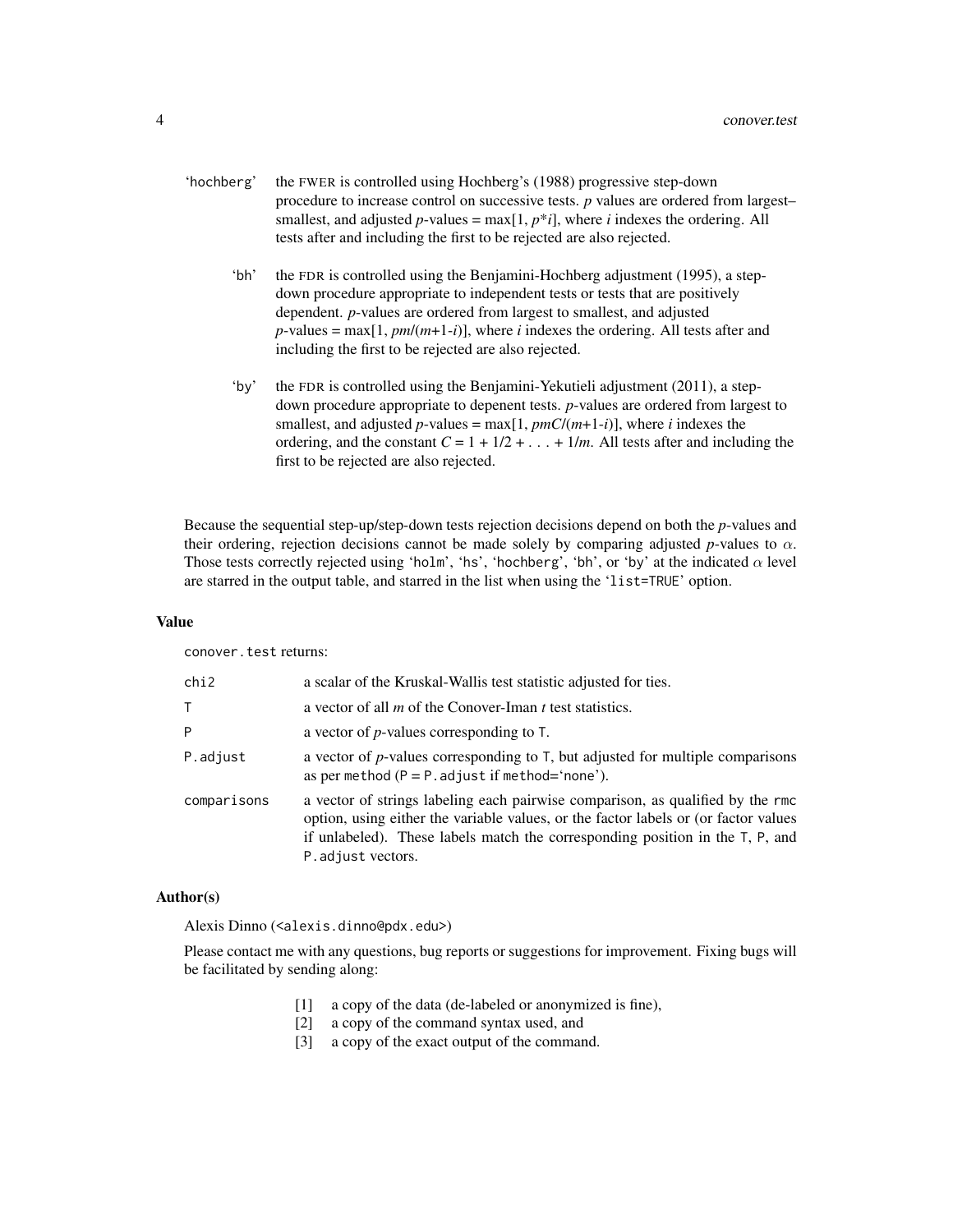#### conover.test 5

#### References

Benjamini, Y. and Hochberg, Y. (1995) [Controlling the false discovery rate: A practical and power](https://www.jstor.org/stable/2346101)[ful approach to multiple testing.](https://www.jstor.org/stable/2346101) *Journal of the Royal Statistical Society. Series B (Methodological)*. 57, 289–300.

Benjamini, Y. and Yekutieli, D. (2001) [The control of the false discovery rate in multiple testing](https://www.jstor.org/stable/2674075) [under dependency.](https://www.jstor.org/stable/2674075) *Annals of Statistics*. 29, 1165–1188.

Conover, W. J. and Iman, R. L. (1979) [On multiple-comparisons procedures.](http://permalink.lanl.gov/object/tr?what=info:lanl-repo/lareport/LA-07677-MS) Technical Report LA-7677-MS, Los Alamos Scientific Laboratory.

Conover, W. J. (1999) *Practical Nonparametric Statistics.* Wiley, Hoboken, NJ. 3rd edition.

Dunn, O. J. (1961) [Multiple comparisons among means.](https://sci-hub.io) *Journal of the American Statistical Association*. 56, 52–64.

Dunn, O. J. (1964) [Multiple comparisons using rank sums.](https://sci-hub.io) *Technometrics*. 6, 241–252.

Hochberg, Y. (1988) [A sharper Bonferroni procedure for multiple tests of significance.](https://sci-hub.io) *Biometrika*. 75, 800–802.

Holm, S. (1979) [A simple sequentially rejective multiple test procedure.](https://www.jstor.org/stable/4615733) *Scandinavian Journal of Statistics*. 6, 65–70.

Kruskal, W. H. and Wallis, A. (1952) [Use of ranks in one-criterion variance analysis.](https://sci-hub.io) *Journal of the American Statistical Association*. 47, 583–621.

Šidák, Z. (1967) [Rectangular confidence regions for the means of multivariate normal distributions.](https://sci-hub.io) *Journal of the American Statistical Association*. 62, 626–633.

#### Examples

```
## Example cribbed and modified from the kruskal.test documentation
## Hollander & Wolfe (1973), 116.
## Mucociliary efficiency from the rate of removal of dust in normal
## subjects, subjects with obstructive airway disease, and subjects
## with asbestosis.
x \leq -c(2.9, 3.0, 2.5, 2.6, 3.2) # normal subjects
y \leq c(3.8, 2.7, 4.0, 2.4) # with obstructive airway disease
z \leq c(2.8, 3.4, 3.7, 2.2, 2.0) # with asbestosis
conover.test(x=list(x,y,z))
x \leftarrow c(x, y, z)g \leftarrow factor(rep(1:3, c(5, 4, 5)),labels = c("Normal",
                       "COPD",
                       "Asbestosis"))
conover.test(x, g)
## Example based on home care data from Dunn (1964)
data(homecare)
attach(homecare)
conover.test(occupation, eligibility, method="hs", list=TRUE)
detach(homecare)
## Air quality data set illustrates differences in different
```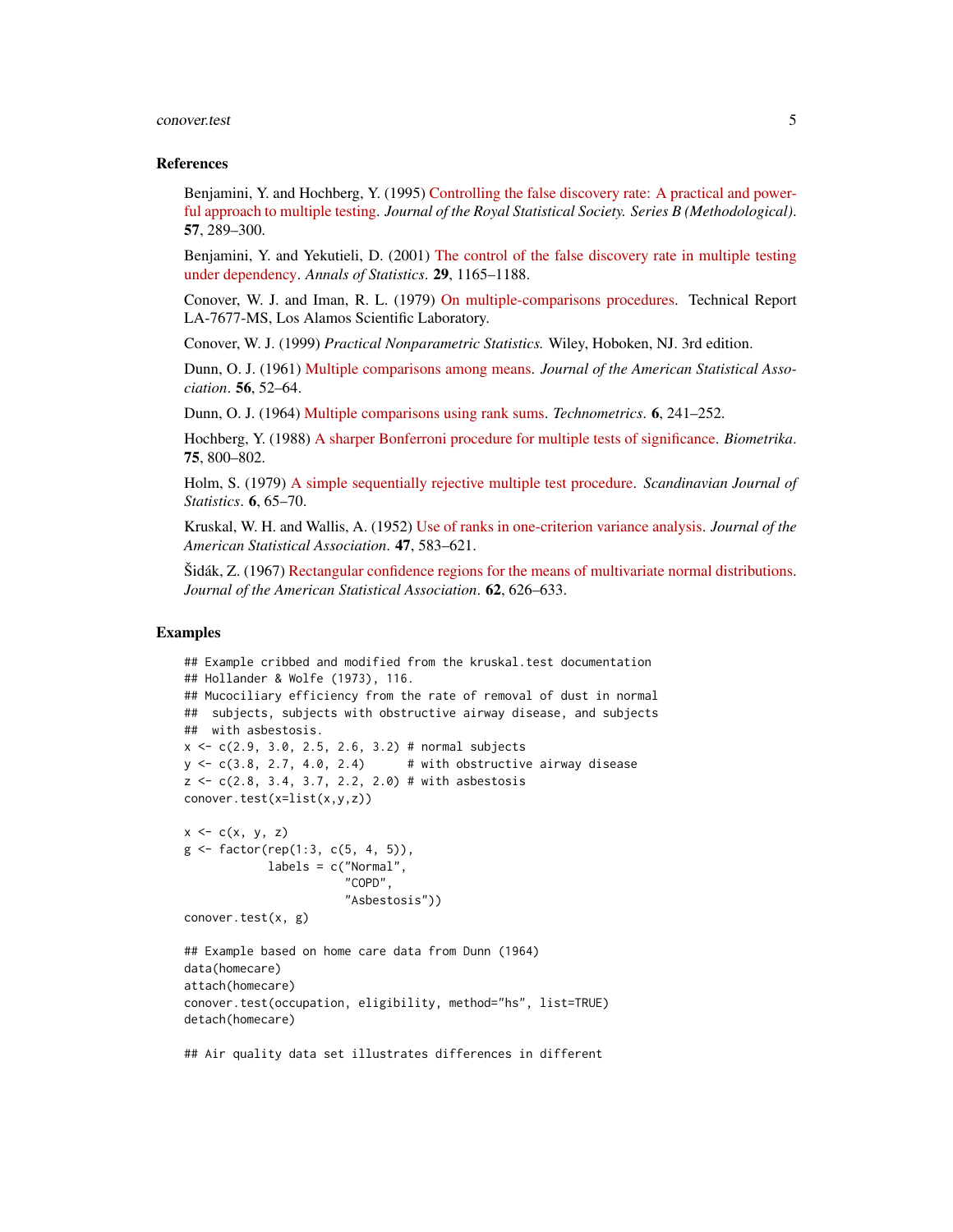```
## multiple comparisons adjustments
attach(airquality)
conover.test(Ozone, Month, kw=FALSE, method="bonferroni")
conover.test(Ozone, Month, kw=FALSE, method="hs")
conover.test(Ozone, Month, kw=FALSE, method="bh")
detach(airquality)
```
homecare *Occupation and Home Care Eligibility*

#### Description

Occupation and home care eligibility for 383 patients medically elgibile for home care.

#### Usage

homecare

#### Format

A data frame containing two variables, occupation and eligibility, over 383 observations.

#### Source

Dunn, O. J. (1964). "Multiple comparisons using rank sums." *Technometrics*, 6(3):241–252s. Page 244, Table 1

#### References

The data have been adapted from a study of a group of patients entering the Los Angeles County General Hospital during the years 1959-61.

<span id="page-5-0"></span>